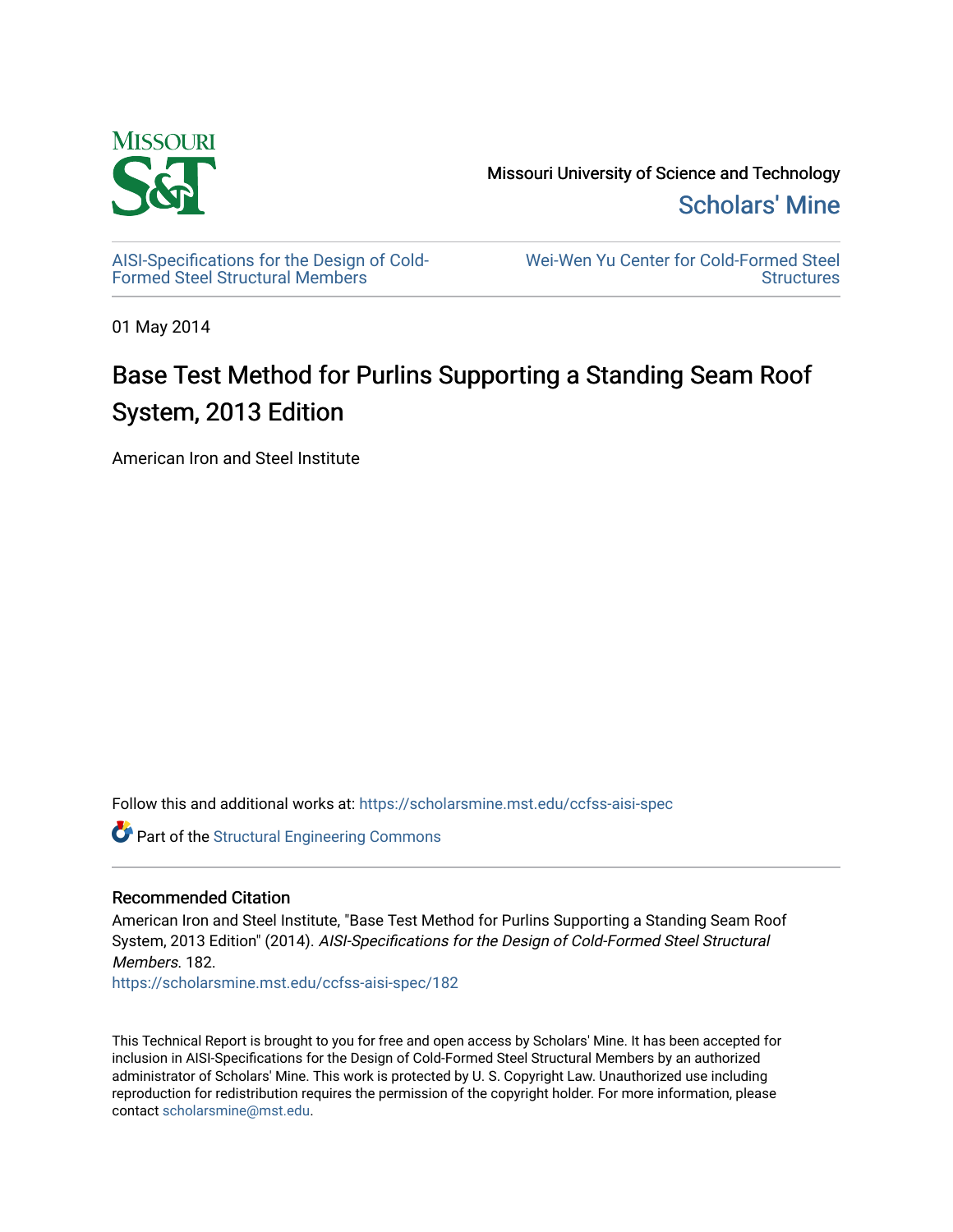

AISI S908-13



# AISI STANDARD

## Base Test Method for Purlins Supporting a Standing Seam Roof System

2013Edition

Approved by the AISI Committee on Specifications for the Design of Cold-Formed Steel Structural Members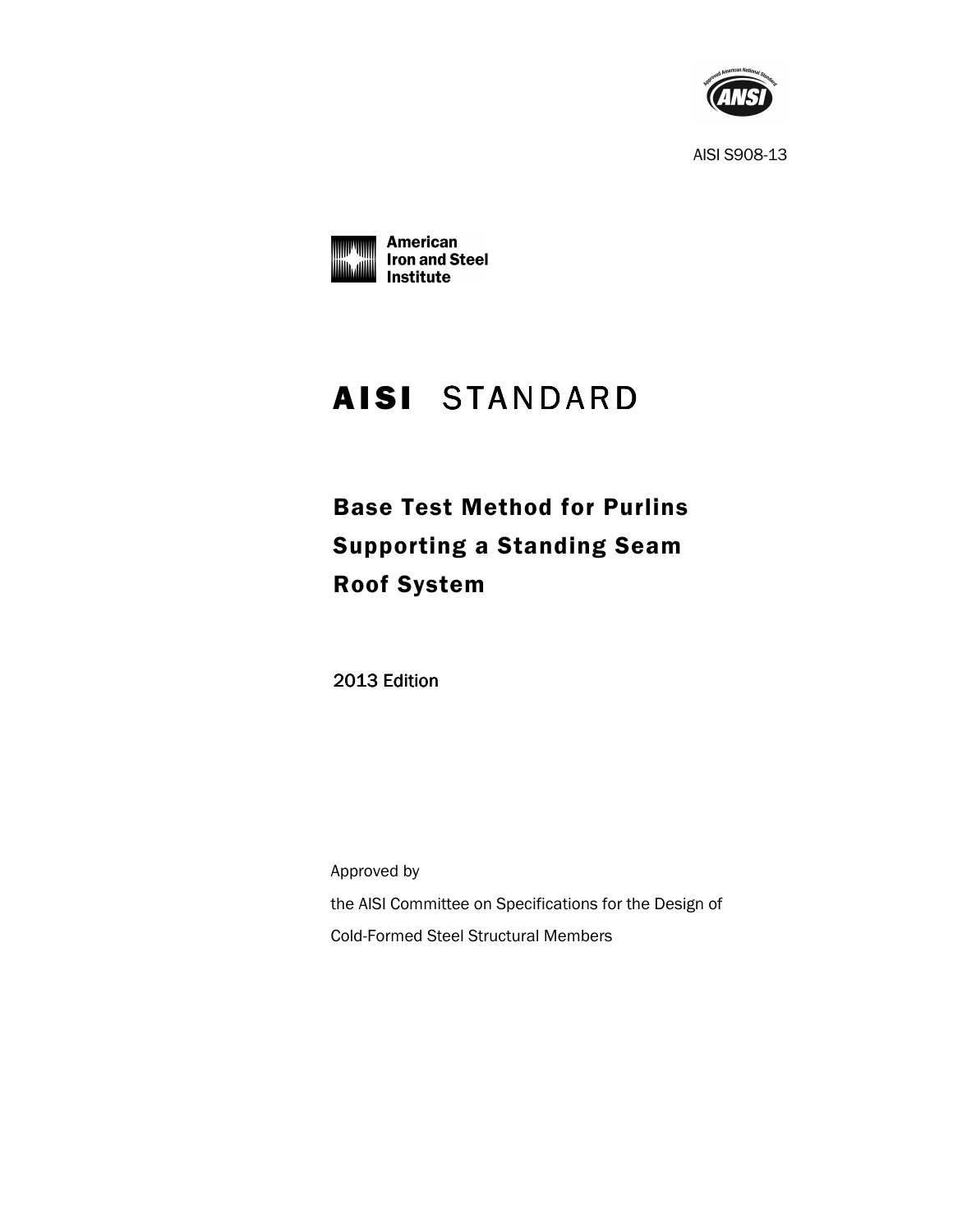The material contained herein has been developed by the American Iron and Steel Institute (AISI) Committee on Specifications for the Design of Cold-Formed Steel Structural Members. The organization and the Committee have made a diligent effort to present accurate, reliable, and useful information on testing of cold-formed steel members, components or structures. The Committee acknowledges and is grateful for the contributions of the numerous researchers, engineers, and others who have contributed to the body of knowledge on the subject. With anticipated improvements in understanding of the behavior of cold-formed steel and the continuing development of new technology, this material will become dated. It is anticipated that future editions of this test procedure will update this material as new information becomes available, but this cannot be guaranteed.

The materials set forth herein are for general information only. They are not a substitute for competent professional advice. Application of this information to a specific project should be reviewed by a registered professional engineer. Indeed, in most jurisdictions, such review is required by law. Anyone making use of the information set forth herein does so at their own risk and assumes any and all resulting liability arising therefrom.

1st Printing – May 2014

Produced by American Iron and Steel Institute

Copyright American Iron and Steel Institute 2014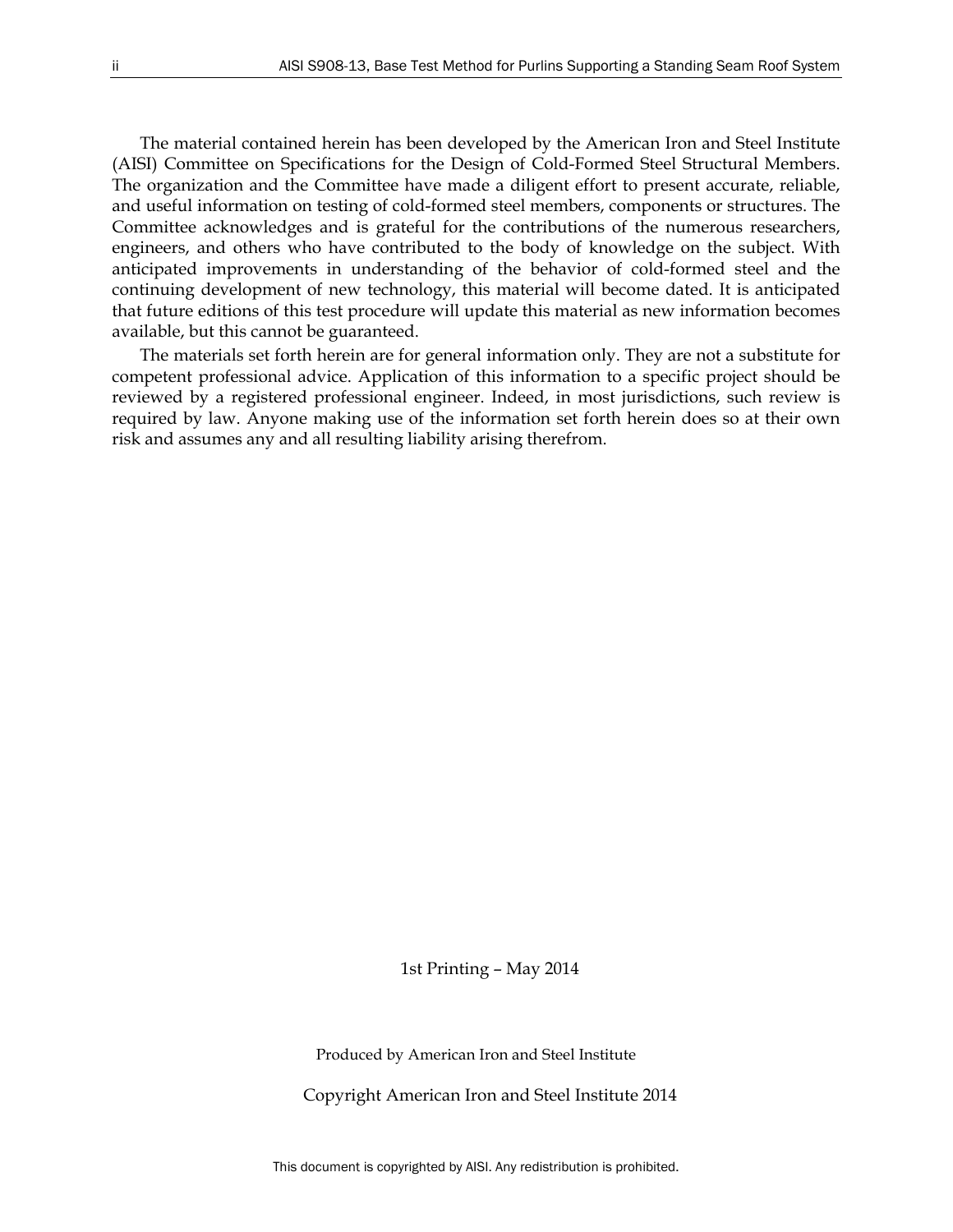The American Iron and Steel Institute Committee on Specifications developed this standard to obtain the reduction factor for use in determining the nominal flexural strength of a purlin supporting a standing seam roof system.

The Committee acknowledges and is grateful for the contribution of the numerous engineers, researchers, producers and others who have contributed to the body of knowledge on this subject.

Commentary is non-mandatory and copyrightable portion of this standard.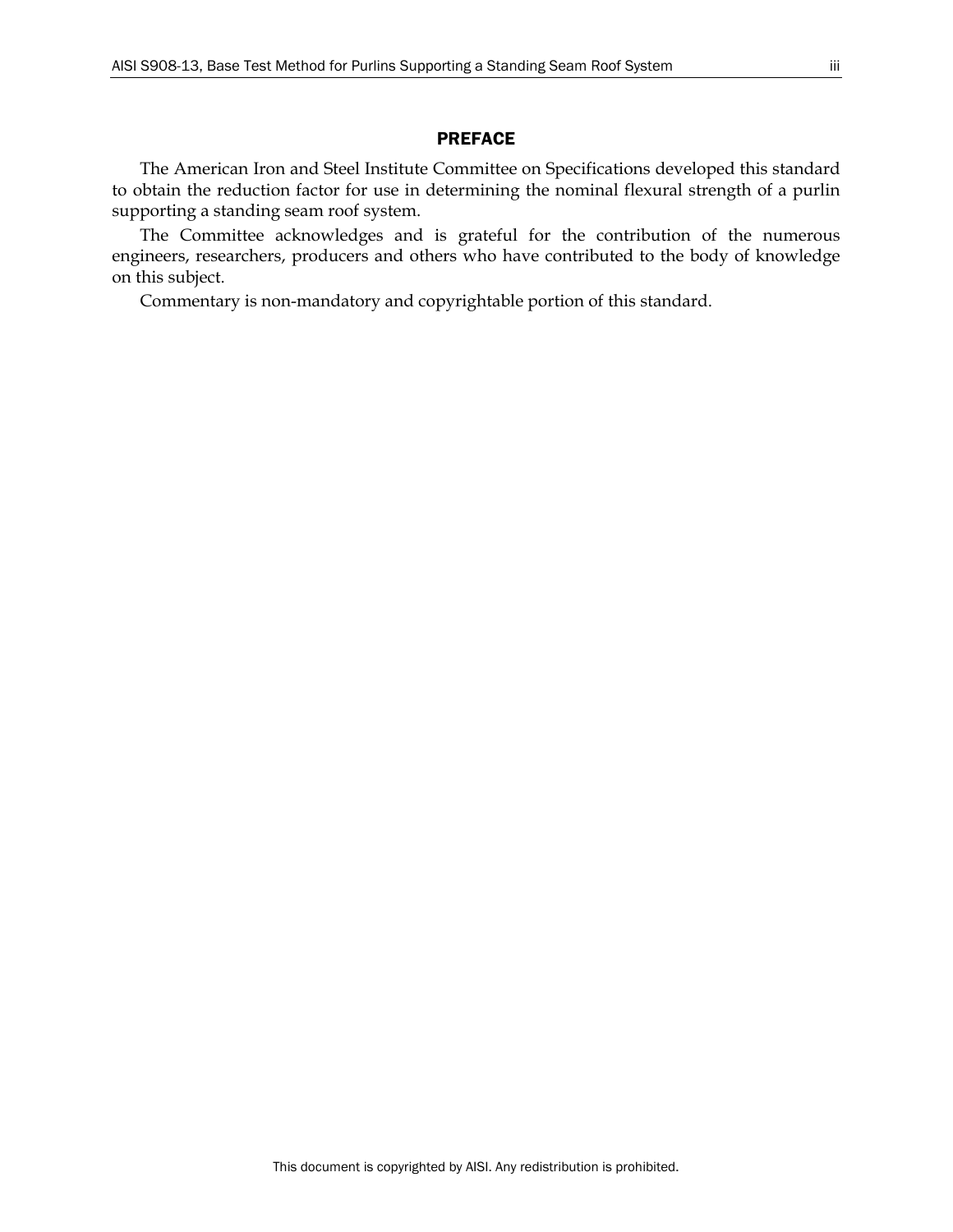This page is intentionally left blank.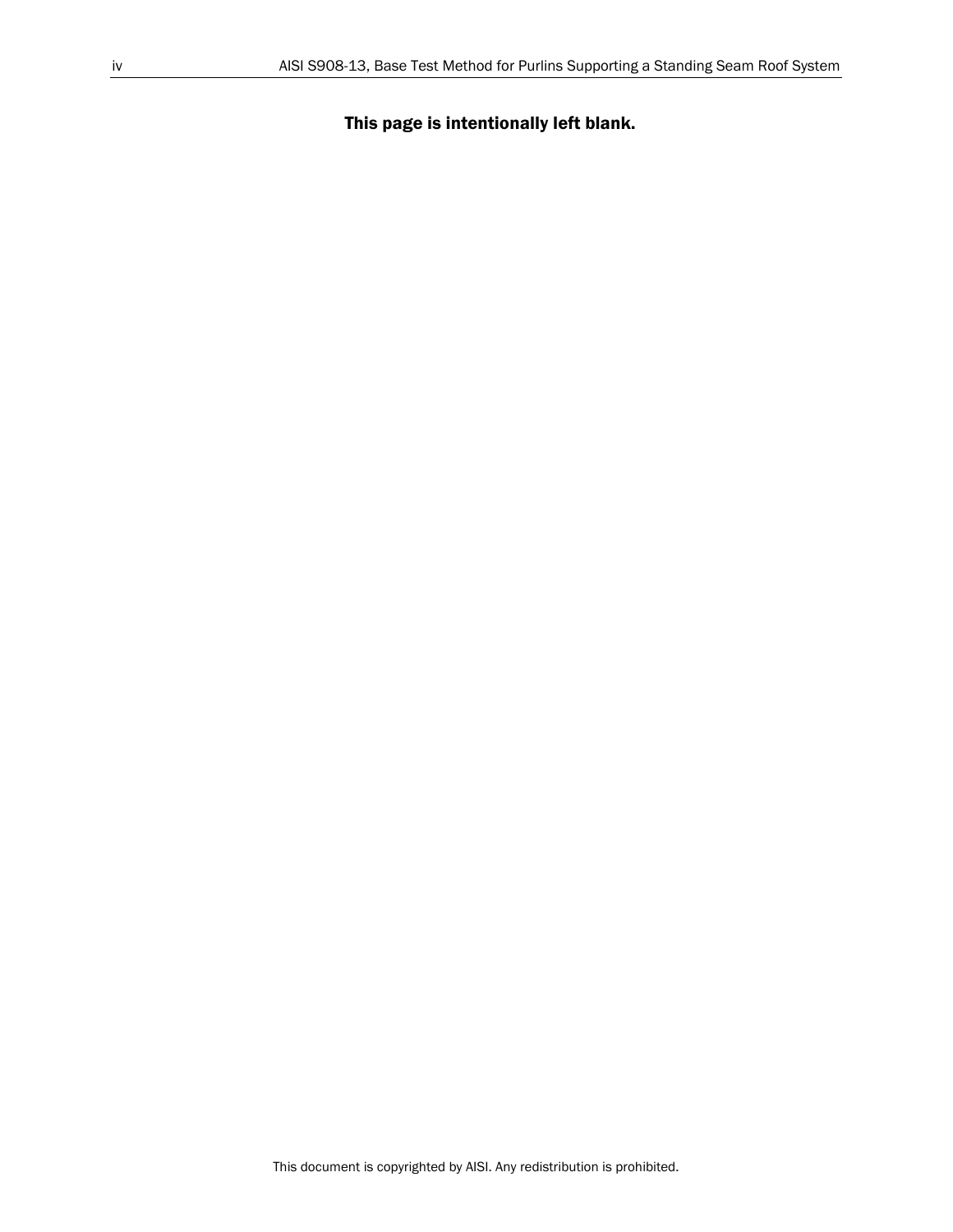#### AISI S908-13

## Base Test Method for Purlins Supporting a Standing Seam Roof System

#### 1. Scope

**1.1** The purpose of this test method is to obtain the reduction factor for use in determining the nominal flexural strength of a purlin supporting a standing seam roof system.

**1.2** This test method, herein also referred as "Base Test Method," applies to an assembly consisting of the standing seam panel, purlin, and attachment devices used in the system being tested. The test specimen boundary conditions, described in Section 7.6, apply only to standing seam roof systems for which the roof deck is positively anchored to the supporting structural system at one or more purlin or eave member lines.

**1.3** The Base Test Method is used to evaluate the nominal flexural strength of C- and Zsections of multi-span, multiple purlin line, standing seam systems, with or without discrete intermediate braces.

**1.4** The Base Test Method is applicable to both "rib" or "pan" type standing seam roof panels with "sliding" or "fixed" type clips.

**1.5** The Base Test Method is conducted using standing seam roof panels, clips, fasteners, insulation, thermal blocks, discrete braces, and purlins as used in the actual standing seam roof system except as noted in Section 1.6.

**1.6** Tests conducted with insulation are applicable to identical systems with thinner or no insulation.

#### 2. Referenced Documents

The following documents or portions thereof are referenced within this Standard and shall be considered as part of the requirements of this document:

a. American Iron and Steel Institute (AISI), Washington, DC:

 S100-12, *North American Specification for the Design of Cold-Formed Steel Structural Members*

b. ASTM International (ASTM), West Conshohocken, PA:

 A370-12a, *Standard Test Methods and Definitions for Mechanical Testing of Steel Products* E6-09be1, *Standard Terminology Relating to Methods of Mechanical Testing*

IEEE/ASTM-SI10-10, *American National Standard for Metric Practice*

## 3. Terminology

Where the following terms appear in this Standard, they shall have the meaning as defined herein. Terms not defined in Section 3 of this standard, AISI S100, ASTM E6, or IEEE/ASTM-SI10 shall have the ordinary accepted meaning for the context for which they are intended.

*Failure*. A stage at which the specimen will accept no further loading.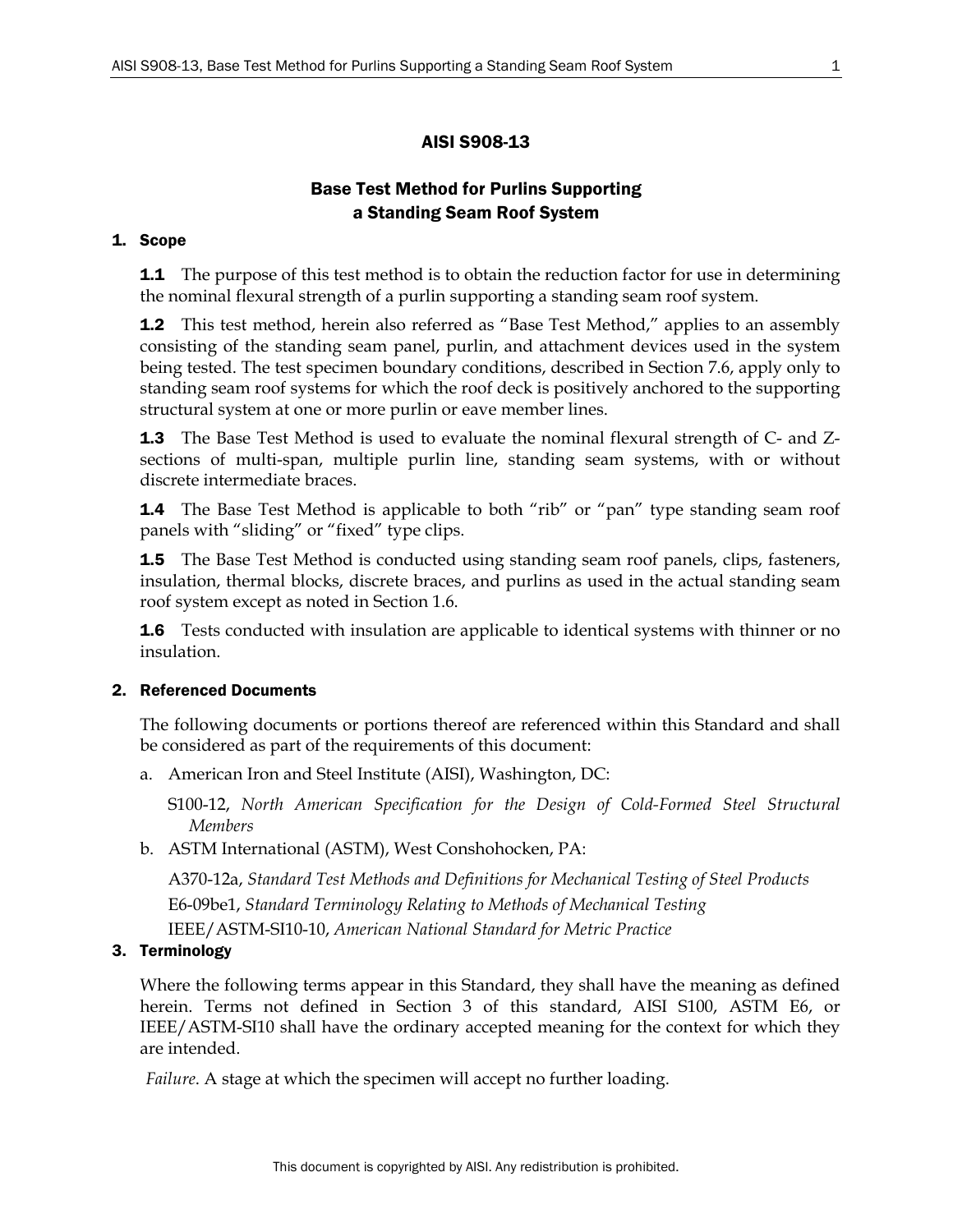- *Fixed Clip.* A hold-down clip which does not allow the roof panel to move independently of the roof substructure.
- *Insulation.* Glass fiber blanket or rigid board.
- *Lateral.* A direction normal to the span of the purlins in the plane of the roof sheets.
- *Thermal Block.* Strips of rigid insulation located directly over the purlin between clips.
- *Negative Moment.* A moment which causes tension in the purlin flange attached to the clips and standing seam panels.
- *Pan-Type Standing Seam Roof.* A U-shaped panel which has vertical sides.
- *Positive Moment.* A moment which causes compression in the purlin flange attached to the clips and standing seam panels.
- *Rib-Type Standing Seam Roof.* A panel that has ribs with sloping sides and forms a trapezoidal-shaped void at the sidelap.
- *Sliding Clip.* A hold-down clip which allows the roof panel to move independently of the roof substructure.
- *Standing Seam Roof System.* A roof system in which the sidelaps between the roof panels are arranged in a vertical position above the roof line. The roof panel system is secured to the purlins by means of concealed hold-down clips that are attached to the purlins with mechanical fasteners.
- *Yield Stress*. Generic term to denote either yield point or yield strength, as appropriate for the material.

#### 4. Symbols:

- $b =$  Flange width of the purlin
- $d = \text{Depth of the purlin}$
- $B =$  Purlin spacing
- $F_{V}$ = Design yield stress
- $F_{\text{vt}}$  = Measured yield stress of tested purlin
- $I_x$  = Moment of inertia of full unreduced section about x-axis
- $I_{xy}$  = Product of inertia of flange about major axis
- $L =$  Span of the purlins tested, center to center of the supports
- $M_{n}$ = Nominal flexural strength of a fully constrained beam,  $S_eF_v$

 $\rm M_{nt_{min}}$  =  $\rm Average$  flexural strength of the thinnest sections tested

 $\rm M_{nt_{max}}$  =  $\rm Average$  flexural strength of the thickest sections tested

 $M_{\text{nt}}$  = Flexural strength of a tested purlin,  $S_{\text{et}}F_{\text{vt}}$ 

- $M<sub>ts</sub>$  = Failure moment for the single span purlins tested,  $w<sub>ts</sub>L<sup>2</sup>/8$
- $p_d$  = Weight of the specimen (force/area)
- $p_{ts}$  = Failure load (force/area) of the single span system tested
- $P_L$  = Lateral anchorage force in accordance with Section D6.3.1 of AISI S100
- $R_{t}$ = Modification factor from test,  $M_{ts}/M_{nt}$
- R = Reduction factor computed for nominal purlin properties
- $R_{\text{tmin}}$  = Mean minus one standard deviation of the modification factors of the three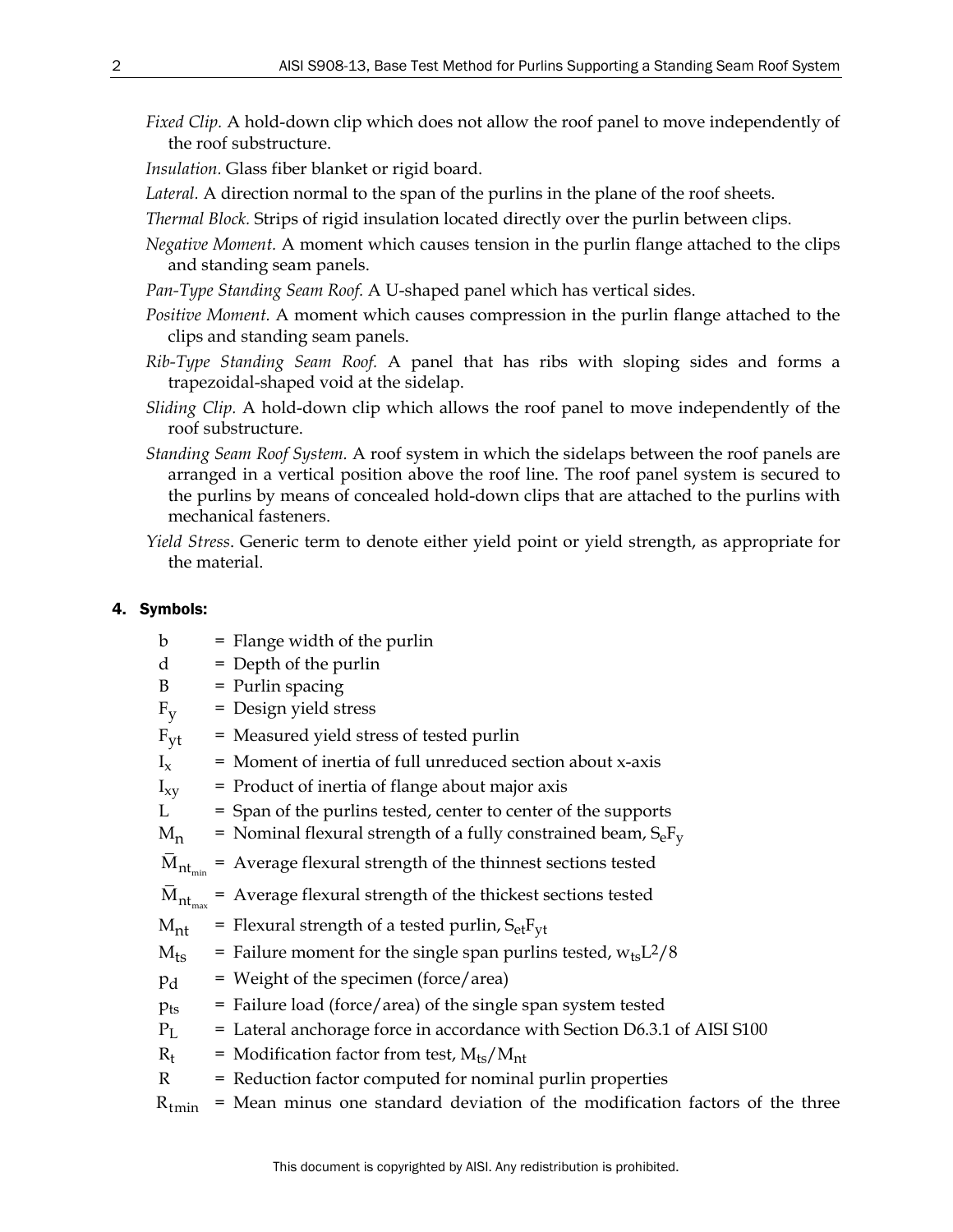thinnest purlins tested

- ${\rm R_{t_{max}}}$  = Mean minus one standard deviation of the modification factors of the three thickest purlins tested
- s = Tributary width of the purlins tested
- $S_e$  = Section modulus of the effective section
- $S_{\text{et}}$  = Section modulus of the effective section of the tested member using measured dimensions and the measured yield stress
- $t =$  Purlin thickness
- $w_{ts}$  = Failure load (force/length) of the single span purlins tested

### 5. Units of Symbols and Terms

Any compatible system of measurement units is permitted to be used in this Standard, except where explicitly stated otherwise. The unit systems considered in this Standard shall include U.S. customary units (force in kips and length in inches) and SI units (force in Newtons and length in millimeters) in accordance with IEEE/ASTM-SI10.

### 6. Apparatus

**6.1** The testing apparatus shall consist of a test chamber capable of supporting a positive or negative internal pressure differential. A rectangular frame shall be constructed of any material with the strength and rigidity to provide the desired pressure differential without collapse. See Figure 1 for a typical test chamber. Other chamber orientations are permitted.

**6.2** The length of the chamber shall be determined by the maximum length of the purlins as required by Section 8.2. The width of the chamber shall be determined by the maximum panel length as required by Section 7.9. Allowance shall be made in the interior chamber dimensions to accommodate structural supports for the purlins and sufficient clearance on all sides to prevent interference of the chamber wall with the test specimen as it deflects.

**6.3** The height of the chamber shall permit assembly of the specimen and ensure adequate clearance at the maximum deflection of the specimen.

6.4 The chamber shall be sealed in a manner to prevent air leakage. All load-carrying elements of the specimen or its supports shall transfer the load to the frame support. The specimen, including intermediate brace, shall not be attached to the chamber in any manner that would impede the deflection of the specimen.

**6.5** The test chamber shall be sealed against air leakage by applying 6 mil (0.15 mm) maximum thickness polyethylene sheets, large enough to accommodate the system configuration and deflections. The polyethylene shall be located on the high-pressure side of the panel with sufficient folds so as not to inhibit the spread of panel ribs under load. Edges of the polyethylene sheets shall be sealed against air leakage with tape or other suitable methods. Polyethylene sheets around the perimeter of the specimen shall be draped so as not to impede deflection or deformation of the specimen.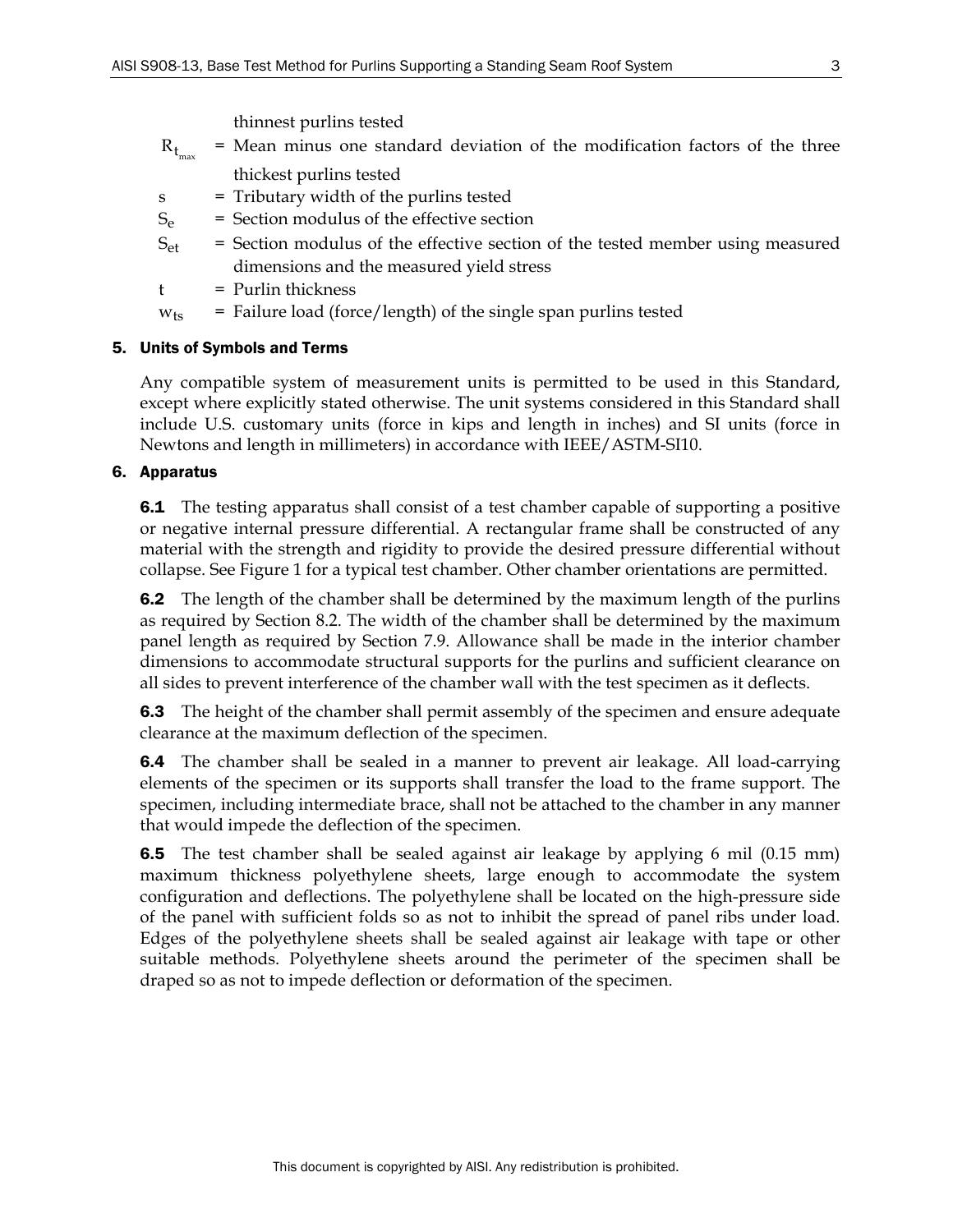

Deflection directions

#### Figure 1 – Test Chamber

**6.6** When a specimen smaller than the test chamber is tested, other panels and structures shall be installed to complete the coverage of the chamber opening. No attachment shall be made between the test specimen and this supplemental coverage.

6.7 An air pump shall be used to create the pressure differential in the chamber. The pump shall be of enough capacity to reach the required test values by the applicable specifications.

**6.8** The type of air pump being used shall determine the method of control. This control shall be able to regulate the pressure differential in the chamber to  $\pm 1$  psf (0.05 kPa). This shall be accomplished by: (a) a variable speed motor on the pump, (b) valving on the pump, or (c) variable-size orifices on the chamber. It is permitted to use multiple pumps where very large chambers are being used. One pump connection to the chamber shall be satisfactory.

6.9 A minimum of two pressure differential measuring devices shall be monitored throughout the duration of the test. These devices shall be capable of measuring the pressure differential to  $\pm$  1 psf (0.05 kPa).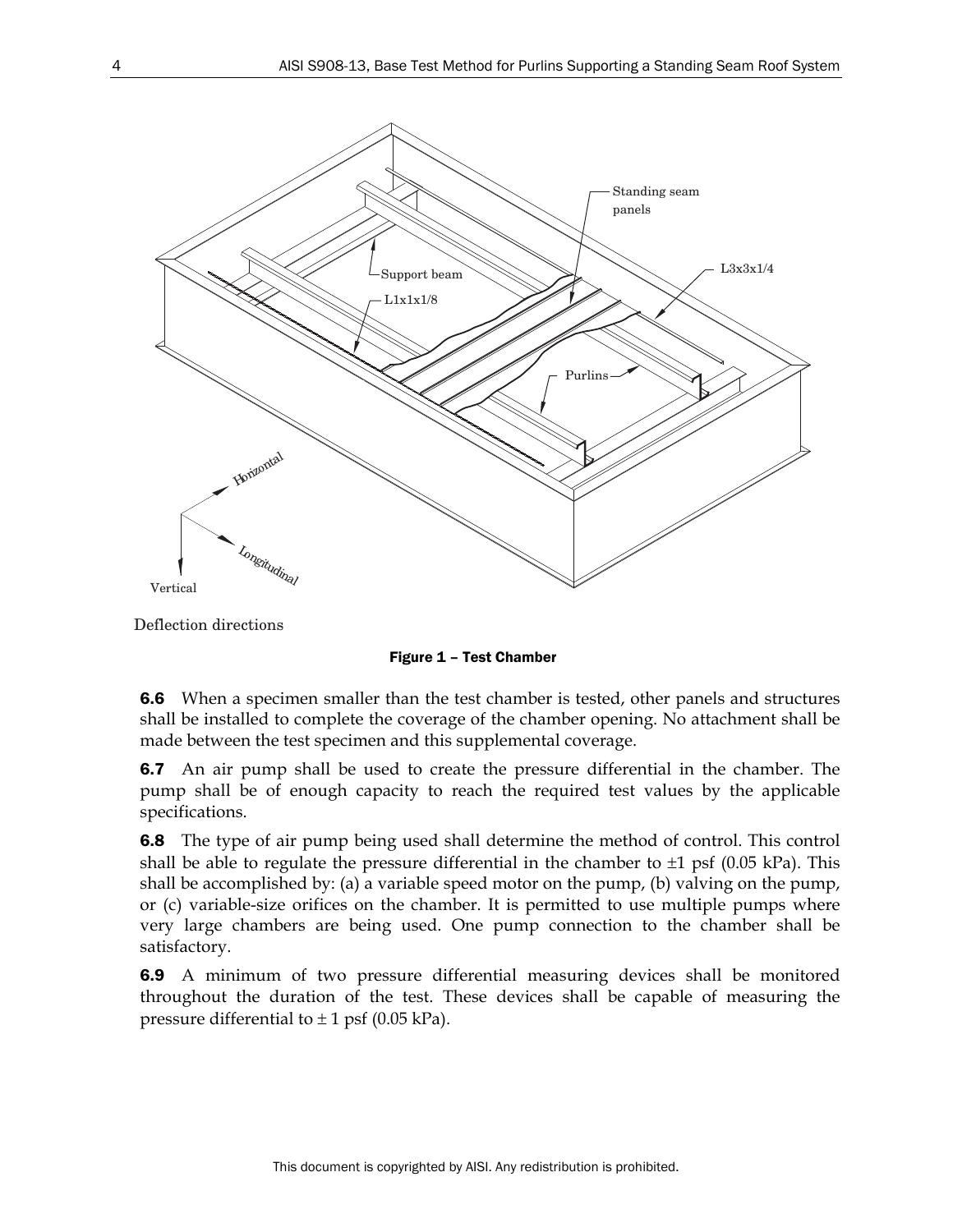#### 7. Test Specimens

**7.1** Test purlins shall be supported at each end by a steel beam. The beams shall be simply supported, and one of the frame end beams shall be free to translate laterally to relieve any longitudinal catenary forces in the specimen. Purlins shall be connected to the supporting beams as recommended in the field erection drawings. Figure 1 shows the directional axes that are referred to in this test procedure.

7.2 Panel-supporting clips, fasteners, and panels shall be installed as recommended in the field erection drawings.

**7.3** Means of providing restraint of purlins at the support shall be as required for use in actual field application, and shall be installed as recommended on the field erection drawings.



Figure 2 - Example of Lateral Restraint Test Device

**7.4** The purlins shall be arranged either with their flanges facing in the same direction or with their flanges opposed. If the test is performed with the purlin flanges opposed, they shall be field-installed with their flanges opposed.

**7.5** For tests including intermediate discrete point braces, the braces used in the test shall be installed in such a manner so as not to impede the vertical deflection of the specimen.

**User Note:** 

Figure 2 shows one means of satisfying this requirement.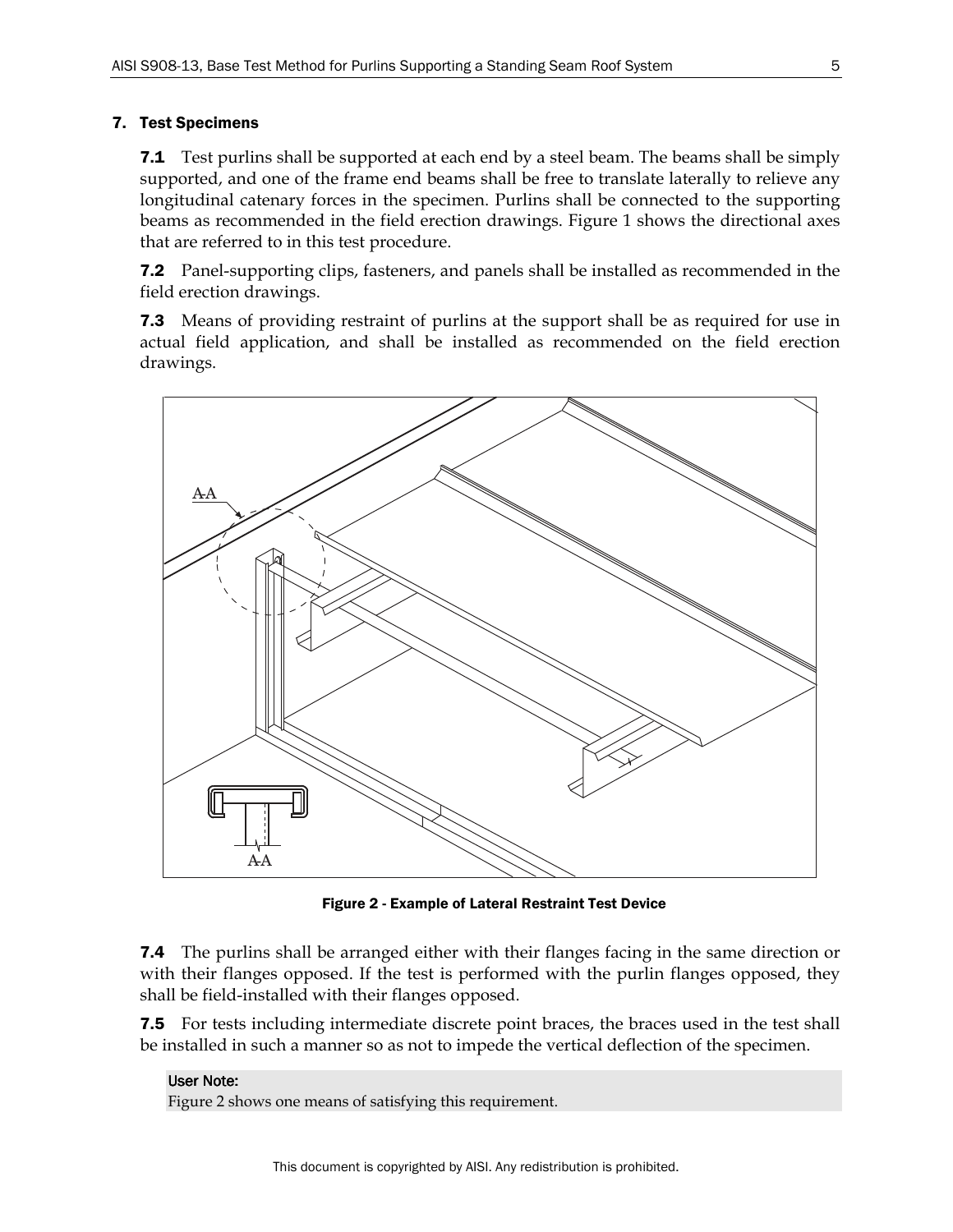**7.6** A 1 in. x 1 in. (25 mm x 25 mm) continuous angle with a maximum thickness of  $1/8$  in. (3 mm) or a member of compatible stiffness shall be attached to the underside at each end of the panels to prevent separation of the panels at the ends of the seam. Fasteners shall be placed on both sides of each major rib. If the specimen is arranged with the purlin flanges facing in the same direction, a 3 in. x 3 in. (76 mm x 76 mm) continuous angle with a maximum thickness of 1/4 in. (6 mm) or a member of compatible stiffness is permitted to be substituted for the 1 in.  $x$  1 in. (25 mm  $x$  25 mm) angle at the end of the panel, corresponding to the eave of the building using the standard panel to eave fastening system (See Figure 1).

**7.7** All transverse panel ends shall be left free to displace vertically under load. When the 3 in. x 3 in. (76 mm x 76 mm) eave angle is used and the purlin flanges face in the same direction, the eave angle is permitted to be restrained against horizontal deflection at its ends as shown in Figure 1, providing vertical deflection is left unrestrained.

**7.8** Panel joints shall not be taped, and no tape shall be used to restrict panel movement.

**7.9** Panel length to be used in the test shall be, as a minimum, that length which provides full engagement of the panel to purlin clip and attachment of the 1 in.  $x$  1 in. (25 mm  $x$  25 mm) angle at the panel ends; but a length not greater than that required to achieve zero slope of the panel at the purlin support.

**7.10** The spacing of purlins being tested shall not exceed the spacing practically used with the roof system. Results from this test are permitted to be used in designing purlins of the same profile that are spaced closer together than the spacing used in the tests.

## 8. Test Procedure

**8.1** A test series shall be conducted for each purlin profile, specified steel grade, and each panel system. Any variation in the characteristics or dimensions of panel or clip shall constitute a change in panel system. The thickness of insulation used in the test shall be applicable to identical systems with thinner or no insulation. Any change in purlin shape or dimension other than thickness shall constitute a change in profile. However, the lip dimension is permitted to vary with section thickness consistent with the member design and not constitute a change in profile.

**8.2** No fewer than six tests shall be run for each combination of purlin profile and panel system. Three tests shall be conducted with the thinnest purlin of the profile, and three tests shall be conducted with the thickest purlin of the profile. All tests shall be conducted using the same purlin span which is the same or greater than the span used in actual field conditions.

**8.3** If an inventory consists of different clip types, a specific purlin depth and profile but with different flange widths, and identical panel profiles except for thickness, a rational procedure is permitted to be used to reduce the number of required tests.

**8.4** The physical and material properties shall be determined in accordance with ASTM A370 using coupons taken from the web area of the failed purlin. Coupons shall not be taken from areas where cold-working stresses could affect the results.

**8.5** For gravity loading, a pressure differential load shall be applied to the system to produce a positive moment in the system. For uplift loading, a pressure differential load shall be applied to the system to produce a negative moment in the system.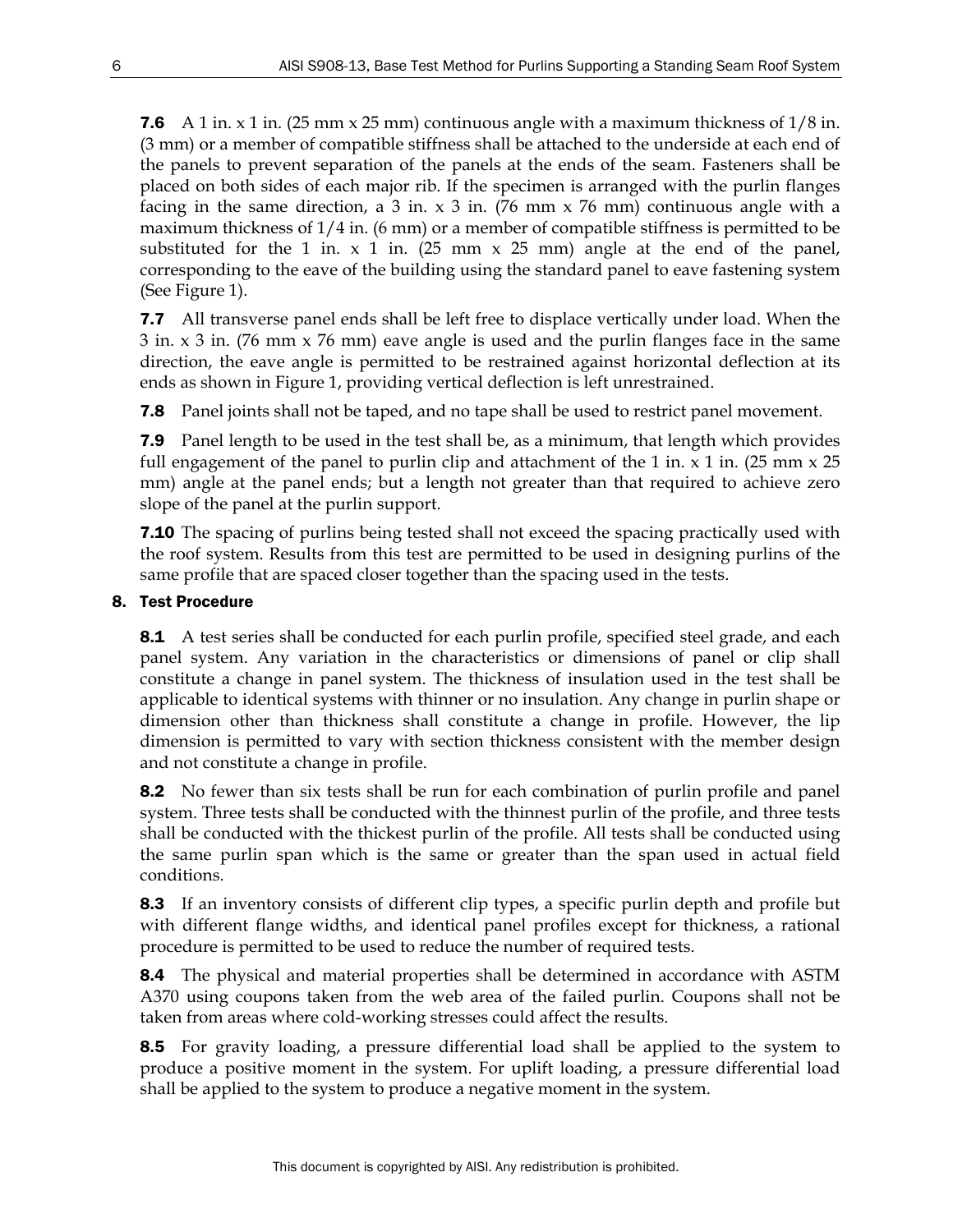**8.6** An initial load equal to 5 psf (0.25 kPa) differential pressure in the direction of the test load shall be applied and removed to set the zero readings before actual system loading begins.

**8.7** The system shall be loaded to failure and the mode of failure noted. The pressure differential at which the system fails shall be recorded as the failure load of the specimen. When the test must be stopped due to a flexural failure of the panel or web crippling of the purlin, it is permitted to exclude the test from the test program.

**8.8** Vertical deflection measurements shall be taken at the mid-span of both purlins. The deck deflection in the horizontal direction shall be measured at the seam joint nearest the center of the test specimen.

**8.9** Deflections and pressures shall be recorded at pressure intervals equal to a maximum of 20 percent of the anticipated failure load.

#### 9. Test Evaluation

**9.1** The single span failure load shall be obtained from the Base Test where a uniform load is applied until failure occurs. The computation of the failure load,  $w_{ts}$ , shall be dependent on the purlin orientation for Z-purlins and on the nature of the load as follows:

1. For Z-purlins tested for gravity loading, with flanges facing the same direction and with the top flanges of the purlins not restrained by anchorage to a point external to the panel/purlin system, the failure load shall be calculated as follows:

$$
w_{ts} = (p_{ts} + p_d)s + 2P_L\left(\frac{d}{B}\right)
$$
 (1)

where

$$
P_{L} = 0.5 \left( \frac{C2}{1000} \frac{I_{xy}L}{I_{x}d} + C3 \frac{0.25bt}{d^{2}} \right) (p_{ts} + p_{d})s
$$
\n
$$
C2 \quad C3
$$
\nStanding Sean

\n
$$
8.3 \quad 28
$$
\n(2)

2. For Z-purlins tested for gravity loading with flanges opposed and for C-sections tested for gravity loading, the failure load shall be determined as follows:

$$
w_{ts} = (p_{ts} + p_d)s \tag{3}
$$

3. For Z-purlins or C-sections tested for uplift loading, the failure load shall be determined as follows:

$$
w_{ts} = (p_{ts} - p_d)s
$$
 (4)

The expression  $2P_L(d/B)$  in Equation (1) takes into account the effect of the overturning moment on the system due to the anchorage forces, as defined in Section D6.3.1 of AISI S100, applied at the top flange of the purlin by the panel and resisted at the bottom flange of the purlin at the support. The expression  $2P_L(d/B)$  shall be applied only to Z-sections under gravity loading when the purlin flanges are facing in the same direction, but shall not be included in those systems where discrete point braces are used when the braces are restrained from lateral movement. The expression  $2P_L(d/B)$  shall not be applied unless the downhill purlin is the first to fail.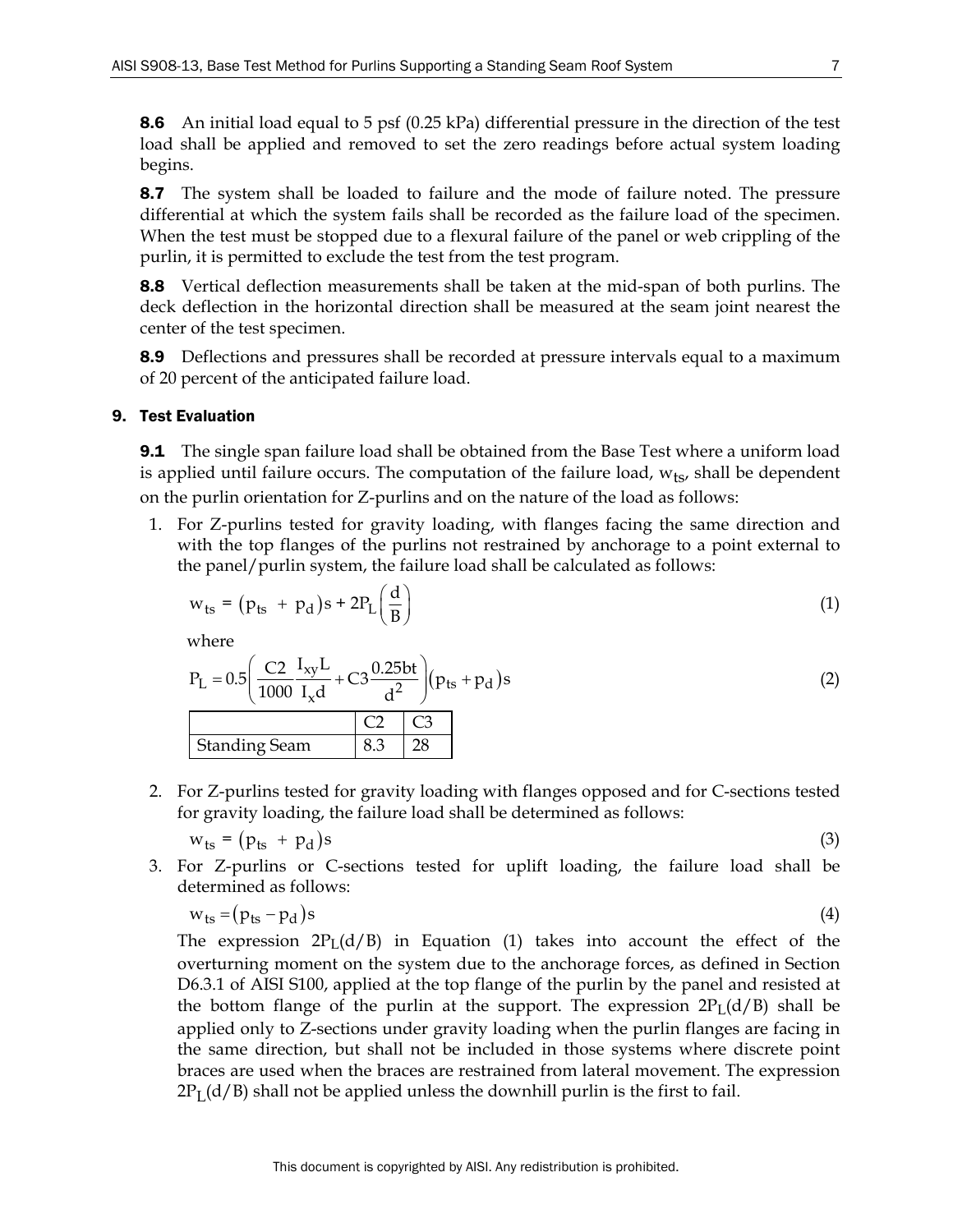**9.2** From the single span failure load,  $w_{ts}$ , the maximum single span failure moment,  $M_{ts}$ , shall be calculated as follows:

$$
M_{\text{ts}} = w_{\text{ts}} L^2 / 8 \tag{5}
$$

**9.3** The single span Base Test moment shall be the maximum moment that the system can resist with the purlin size used in the test. The maximum allowable moment of a roof system purlin, simple span or continuous, shall be limited by the results of this test. The gravity load results shall apply for positive moment regions in the span and uplift load results shall apply for negative moment regions in the span.

**9.4** Using Section C3.1.1(a) of AISI S100, the flexural strength of each tested purlin,  $M_{nt}$  of a fully constrained beam shall be calculated as follows:

$$
M_{nt} = S_{et} \times F_{yt}
$$
 (6)

where  $S_{et}$  is the section modulus of the effective section calculated using the measured cross-sectional dimensions and measured yield stress and  $F_{vt}$  is the measured yield stress obtained in accordance with Section 9.4.

**9.5** The modification factor,  $R_t$ , shall be calculated for each purlin tested as:

$$
R_t = M_{ts} / M_{nt} \tag{7}
$$

**9.6** For purlins of the same profile, specified steel grade, and panel system as tested, the reduction factor shall be calculated as follows:

$$
R = \left(\frac{R_{tmax} - R_{tmin}}{\overline{M}_{nt_{max}} - \overline{M}_{nt_{min}}}\right) (M_n - \overline{M}_{nt_{min}}) + R_{tmin} \le 1.0
$$
\n(8)

where

- $R_{\text{tmin}}$  = Mean minus one standard deviation of the modification factors of the three thinnest purlins tested, calculated in accordance with Section 9.5. This value may be greater than 1.0
- $R_{tmax}$  = Mean minus one standard deviation of the modification factors of the three thickest purlins tested, calculated in accordance with Section 9.5. This value may be greater than 1.0

 $M_n$  = Nominal flexural strength of section for which R is being evaluated (S<sub>e</sub>F<sub>y</sub>)

- $\rm M_{nt_{min}}$  = Average flexural strength of the thinnest section tested, calculated in accordance with Section 9.4
- $M_{nt_{max}}$  = Average flexural strength of the thickest section tested, calculated in accordance with Section 9.4

**9.7** If the test is performed with the purlins opposed or with an eave member at one or more edges, the diaphragm strength and stiffness of the panel system shall be tested unless the purlins are also opposed in actual field usage. The anchorage forces for the system braced in the manner tested shall be calculated in accordance with Section D6.3.1 of AISI S100. The diaphragm strength of the panel system shall be equal to or greater than the calculated brace force at the failure load of the purlin. The stiffness of the diaphragm shall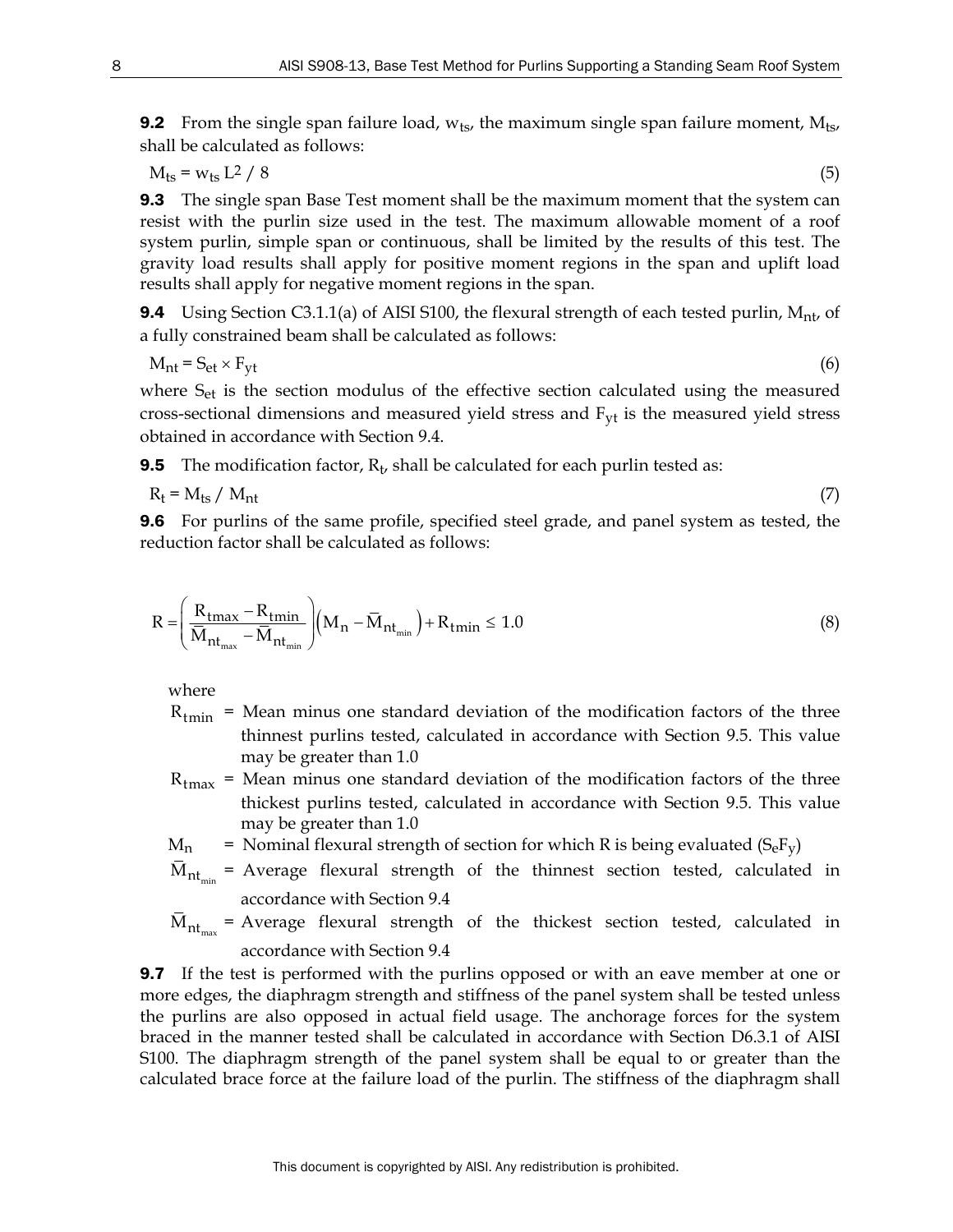be such that the deflection of the diaphragm is equal to or less than the purlin span divided by 360 when subjected to the calculated brace force at the failure load of the purlin.

#### 10. Test Report

**10.1** Documentation - The report shall include the name of the individual who performed the test and a brief description of the system being tested.

**10.2** The documentation shall include test details with a drawing showing the test fixture and indicating the components and their locations. A written description of the test setup detailing the basic concept, loadings, measurements, and assembly shall be included.

**10.3** The report shall include a drawing showing the actual geometry of all specimens including material specifications and test results defining the actual material properties material thickness, yield stress, tensile strength, and percent elongation.

**10.4** The report shall include the test designation, loading increments, displacements, mode of failure, failure load, and specimen included for each test.

**10.5** The report shall include a description summarizing the test program results that includes specimen type, span, failure moments for the test series, and the supporting calculations.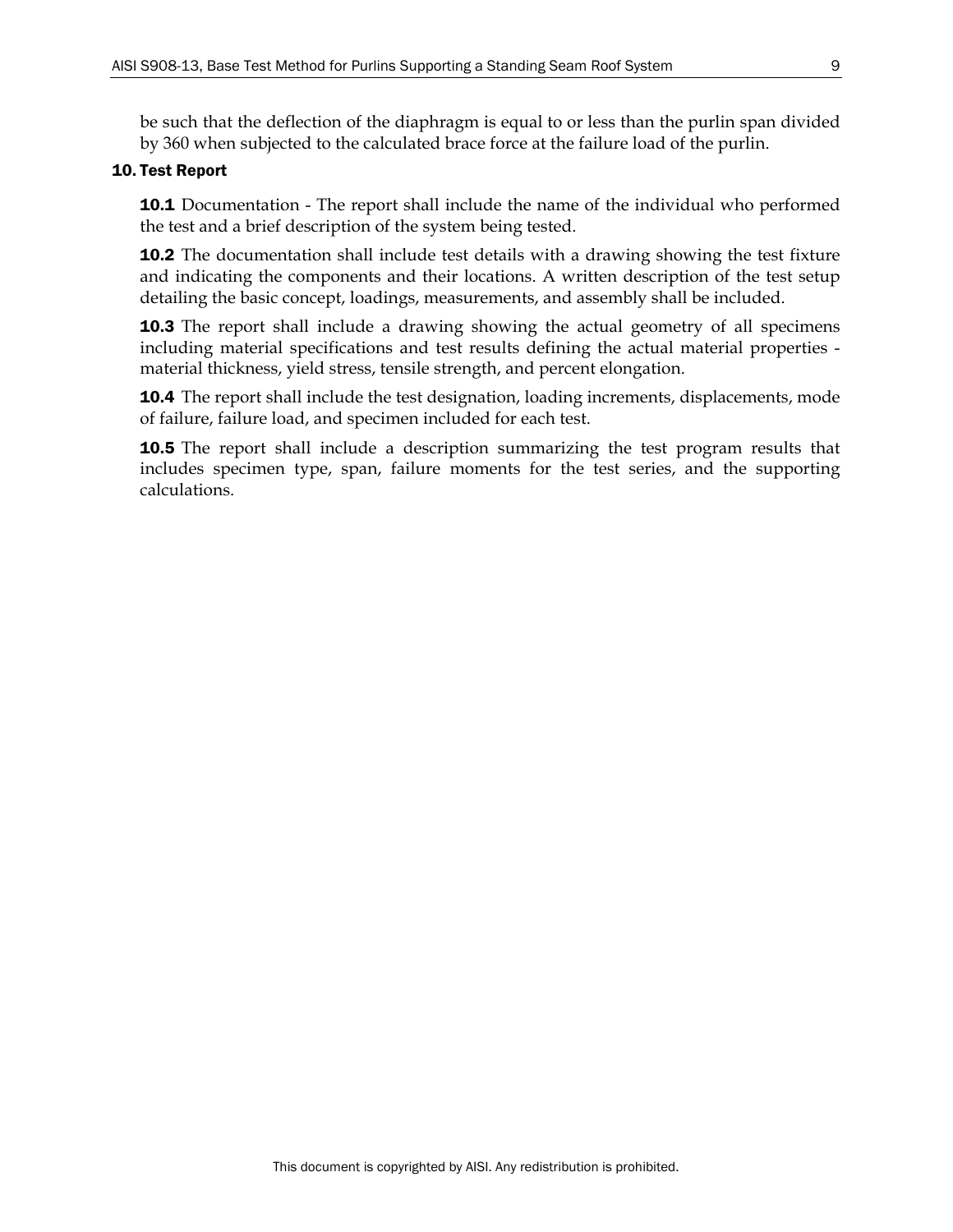This page is intentionally left blank.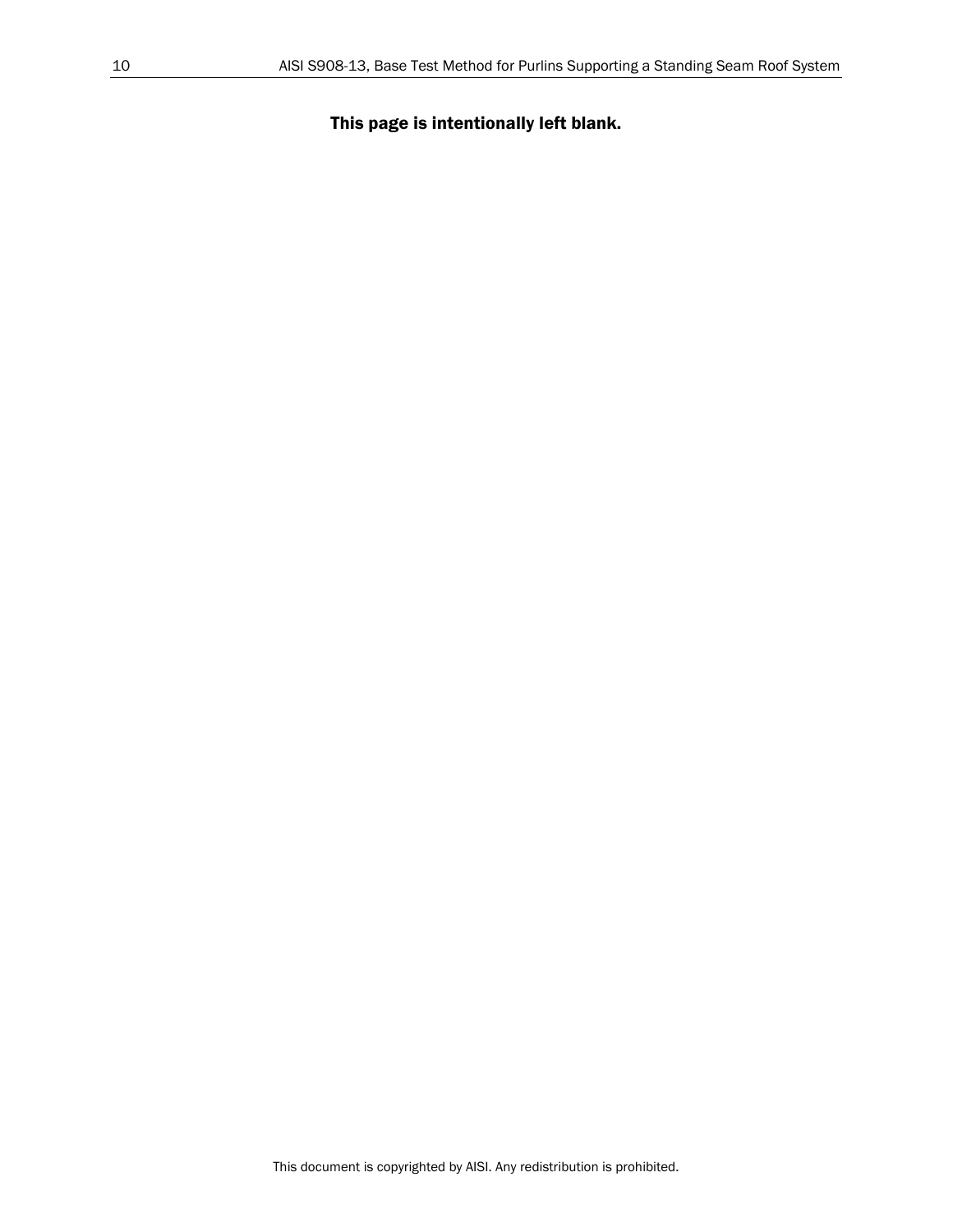### AISI S908-13-C

## Commentary on Base Test Method for Purlins Supporting a Standing Seam Roof System

This test method provides the requirements for evaluating the resisting moment for coldformed C- and Z-sections used with standing seam roof systems. The resisting moment is the multiplication of a reduction factor and the moment resistance of the corresponding member under the fully braced condition. The reduction factor reflects the ability of a particular standing seam roof system to provide lateral and rotational support to the purlins to which it is attached. This applies to discrete lateral and torsional bracing when the sheeted flange of the purlin is the compression flange, as in gravity loading cases, and when the unsheeted flange is the compression flange, as in wind uplift cases.

Due to the many different types and construction of standing seam roof systems and their attachments, it is not practical to develop a generic method to predict the interaction of a particular standing seam roof system and supporting structure. Therefore, the amount of resisting moment which the supporting purlins can achieve can vary from the fully braced condition to the unbraced condition for a given system.

The test method, herein referred to as the "Base Test Method," is the result of extensive testing of various combinations of purlins, standing seam panels, and fastening devices. The tests were conducted over several years, benefiting from the experience provided by technical and industry experts. This procedure utilizes the results obtained from single span tests to predict the strength of multi-span conditions. The validity of this test method has been established by a research program at Virginia Polytechnic Institute and State University and documented in References (Brooks and Murray, 1990a and 1990b; Rayburn and Murray, 1990; Anderson and Murray, 1991; Pugh and Murray, 1991; and Murray, 1997).

In Standard Section 8.3, a rational procedure is permitted to be used to reduce the number of required tests. Such a rational procedure has been provided in Reference (Murray, 1997).

Due to anchorage design revisions in the 2007 edition of AISI S100 (AISI, 2007), Equation (2) in S908 was revised accordingly. Equation (2) is the simply supported case of *Specification* Equation D6.3.1-2 with  $\theta = 0$ .

#### References

 American Iron and Steel Institute (2007), North American Specification for the Design of Cold-Formed Steel Structural Members, 2007.

 AISI Task Committee on Base Test and Anchorage Questions, "Frequently Asked Questions Concerning the AISI Base Test Method and the Uses of the AISI Anchorage Equations," CCFSS Technical Bulletin, Vol. 12, No. 1, University of Missouri – Rolla, Rolla, Missouri, 2003.

 Brooks, S. and T. Murray (1990a), "Evaluation of the Base Test Method for Predicting the Flexural Strength of Standing Seam Roof Systems Under Gravity Loading," MBMA Project 403, VPI Report No. CE/VPI-ST89/07, Metal Building Manufacturers Association, 1300 Sumner Ave., Cleveland, Ohio 44115, July 1989, Revised November 1990.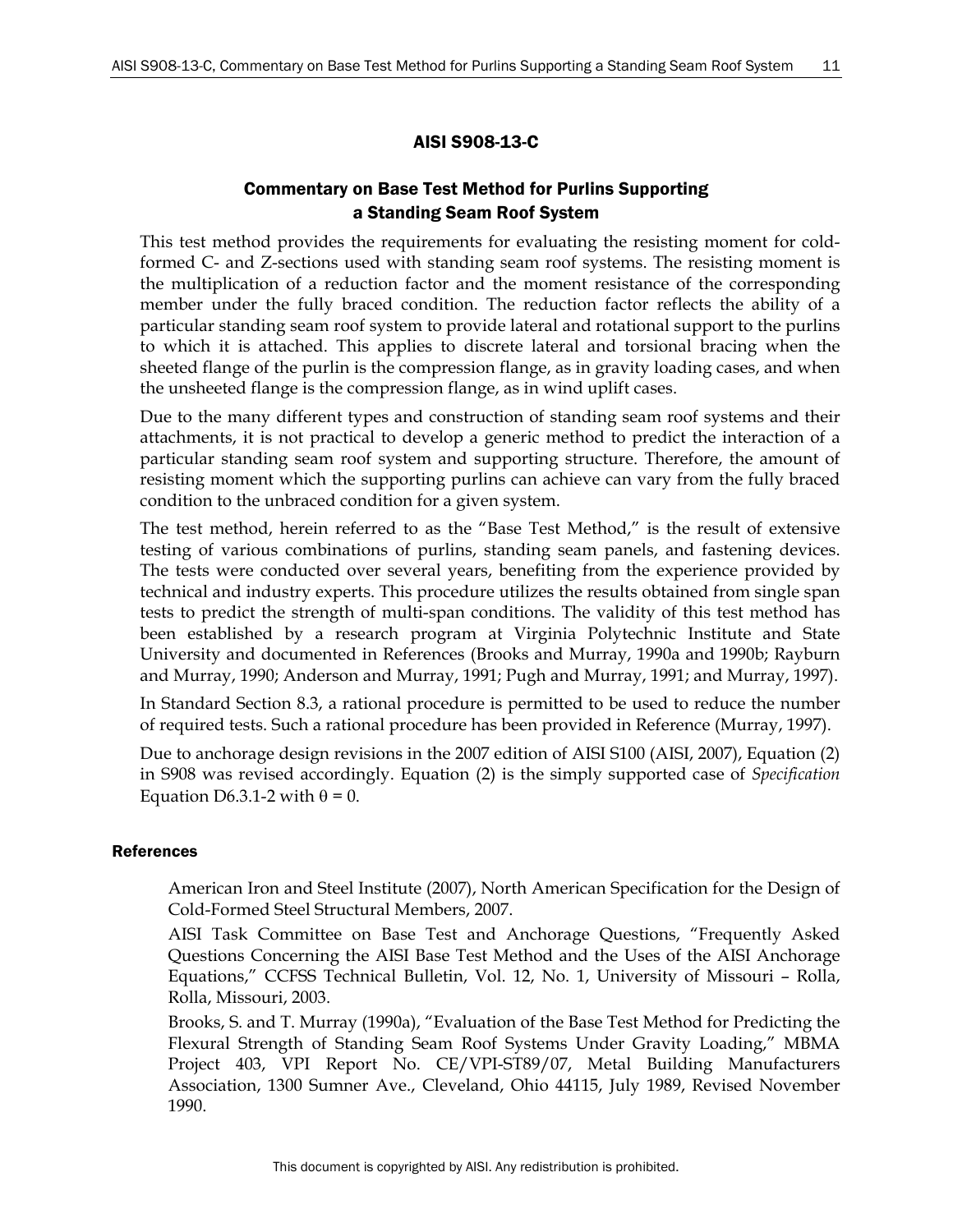Brooks, S. and T.M. Murray (1990b), "A Method for Determining the Strength of Z- and C-Purlin Supported Standing Seam Roof Systems, Recent Research and Developments in Cold-Formed Steel Design and Construction," *Proceedings of the Tenth International Specialty Conference on Cold-Formed Steel Structures*, St. Louis, MO, October 23-24, 1990, pp. 421-440.

 Rayburn, L. and T.M. Murray (1990), "Base Test Method for Gravity Loaded Standing Seam Roof Systems," MBMA Project 502, VPI Report No. CE/VPI-ST90/07, Metal Building Manufacturers Association, 1300 Sumner Ave., Cleveland, Ohio, 44115, December 1990.

 Anderson, B. and T.M. Murray (1991), "Base Test Method for Standing Seam Roof Systems Subject to Uplift Loading—Phase I," MBMA Project 501, VPI Report No. CE/VPI-ST90/06, Metal Building Manufacturers Association, 1300 Sumner Ave., Cleveland, Ohio 44115, December 1990, Revised December 1991.

 Pugh, A. and T.M. Murray (1991), "Base Test Method for Standing Seam Roof Systems Subject to Uplift Loading—Phase II," MBMA Project 602, VPI Report No. CE/VPI-ST91/17, Metal Building Manufacturers Association, 1300 Sumner Ave., Cleveland, Ohio 44115, December 1991.

 Murray, T.M. (1997), "Base Test Method for Uplift Loading—Final Report," MBMA Projects 501, 602 and 702, VPI Report No. CE/VPI-ST-97/10, Metal Building Manufacturers Association, 1300 Sumner Ave., Cleveland, Ohio 44115, November 1997.

 Trout, A.M. and T.M. Murray (2000), "Reduced Number of Base Tests," Research Report CE/VPI-ST00/17 submitted to Metal Building Manufacturers Association, 1300 Sumner Ave., Cleveland, Ohio, 44115, December 2000.